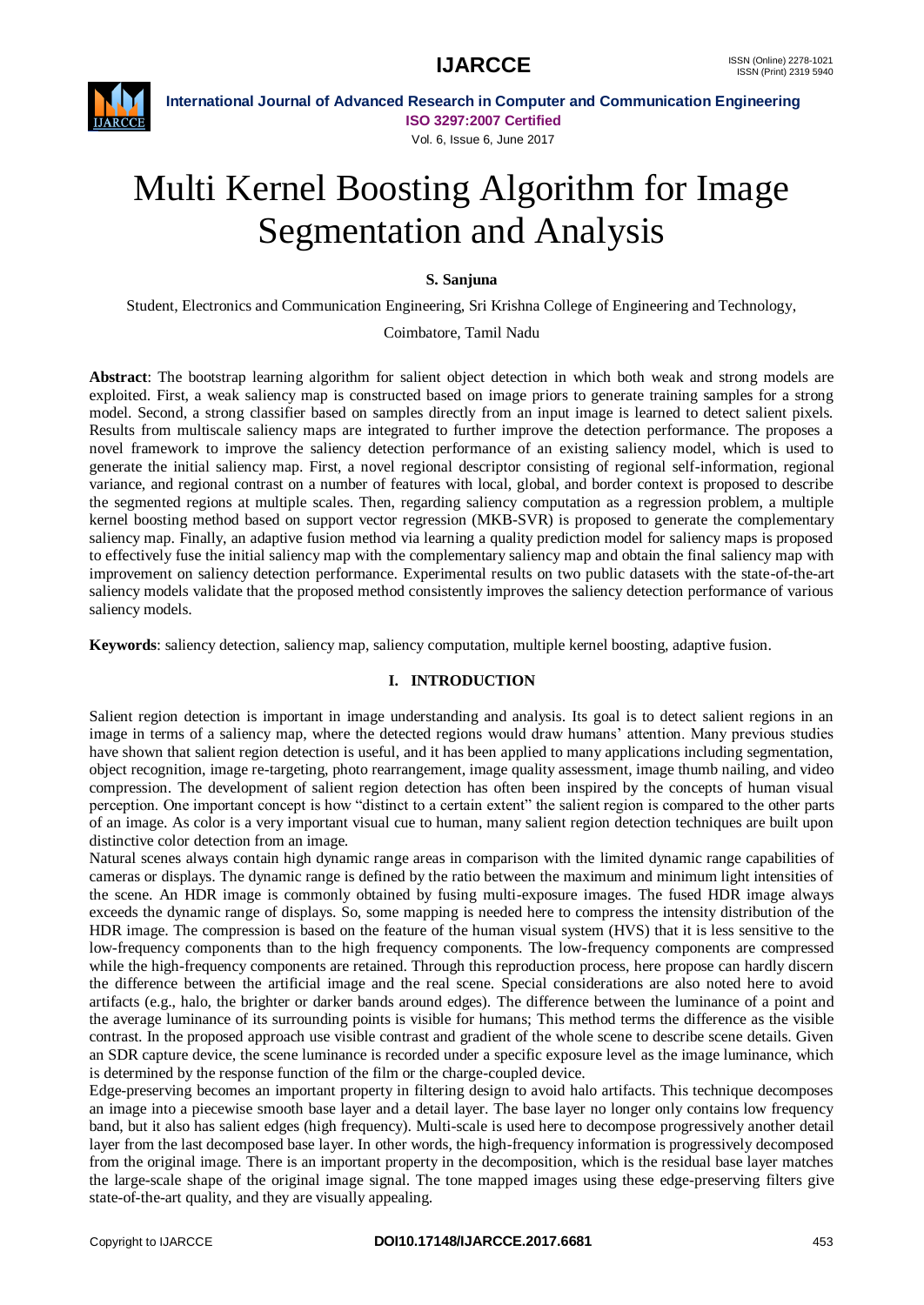

Vol. 6, Issue 6, June 2017

The scene luminance, which is perceived by us without involving any device between the scene and eyes, can greatly vary between 10-3and 105 cd/m2 from region to region. However, the dynamic range of a normal digital camera/monitor, termed as the standard dynamic range (SDR) device, is only about 102. As a consequence, the proposed system need professional high dynamic range (HDR) devices to fully capture and display scenes. However, these devices are expensive and are thus not accessible to most people. Compared with HDR devices, SDR devices are cheaper, and thus, it is important and attractive to capture and display HDR scenes by using SDR devices. When HDR capture devices are not available, existing systems typically first apply algorithms to synthesize an HDR image via a set of SDR images, which record scene details, and then reproduce an SDR image via the synthesized HDR image, so that it can display the scene on an SDR device. This two-stage approach usually requires complex manual interactions and damages some scene details in both stages.

#### **II. RELATED WORK**

Introduce a novel technique to automatically detect salient regions of an image via high dimensional cool transform. This main idea is to represent a saliency map of an image as a linear combination of high-dimensional color space where salient regions and backgrounds can be distinctively separated.

#### A. Local-contrast-based models

There are many previous methods that utilize low-level features such as color and texture for saliency detection. The saliency detection method based on color contrast called "center-surround difference." suggested a graph-based visual saliency (GBVS) model based on the Markovian approach. The viewed color and luminance in the frequency domain to compute an image's saliency. Combined global and local contrast saliency to improve the detection performance. The applied Kullback-Leibler divergence to the center-surround difference to combine different image features to compute saliency. The salient object segmentation with multi-scale super pixel-based saliency and closed boundary prior. The uniqueness and distribution of the CIELab color to find the salient region. The divided an image into a lowrank matrix and sparse noises to detect an object. A hierarchical model by computing contrast features of different scales of an image, and fused them into a single map using a graphical model.

Several methods estimated saliency in super pixel level instead of pixel-wise level to reduce the computational time. The salient object segmentation with multiscale super pixel-based saliency and a closed boundary prior. Their approach iteratively updates both the saliency map and the shape prior under an energy minimization framework. The decomposed an image into compact and perceptually homogeneous elements, and then considered the uniqueness and spatial distribution of these elements in the CIELab color to detect salient regions. The background measure that characterizes the spatial layout of image regions with a novel optimization framework.

These models tend to give a higher saliency at around edges and texture areas that have high contrasts, where humans tend to focus on in an image. However, these models tend to catch only parts of an object. Also, they tend to give nonuniform weight to the same salient object when different features presented in the same salient object.

### B. Global-contrast-based models

The global color contrast with respect to the entire image to detect salient regions. These models can detect salient regions of an image uniformly with low computational complexity. A frequency-tuned approach to determine the center-surround contrast using the color and luminance in the frequency domain as features. The divided an image into two parts a low-rank matrix and sparse noise where the former explains the background regions and the latter indicates the salient regions. A Gaussian mixture model (GMM)-based abstract representation method that simultaneously evaluates the global contrast differences and spatial coherence to capture perceptually homogeneous elements and improve the salient region detection accuracy. The unique refocusing capability of light fields can robustly handle challenging saliency detection problems such as similar foreground and background in a single image. A pair of flash and no-flash images, inspired by the brightness of foreground objects for salient region detection.

These global-contrast-based models provide reliable results at low computational cost as they mainly consider a few specific colors that separate the foreground and the background of an image without using spatial relationships.

### C. Statistical-learning-based models

Jointly estimates the segmentation of objects learned by a trained classifier called the auto-context model to enhance an appearance-based energy minimization framework for salient region detection. The ranked the similarity of image regions with foreground cues and background cues using graph-based manifold ranking based on affinity matrices and successfully conducted saliency detection. An unsupervised approach to learn patches that are highly likely to be parts of salient objects from un-labelled images and then sampled the object saliency map to find object locations and detect saliency regions. A saliency measure via dense and sparse representation errors of each image region using a set of background templates as the basis for reconstruction, and they constructed the saliency map by integrating multiscale reconstruction errors. A bottom-up saliency detection algorithm that considers the appearance divergence and spatial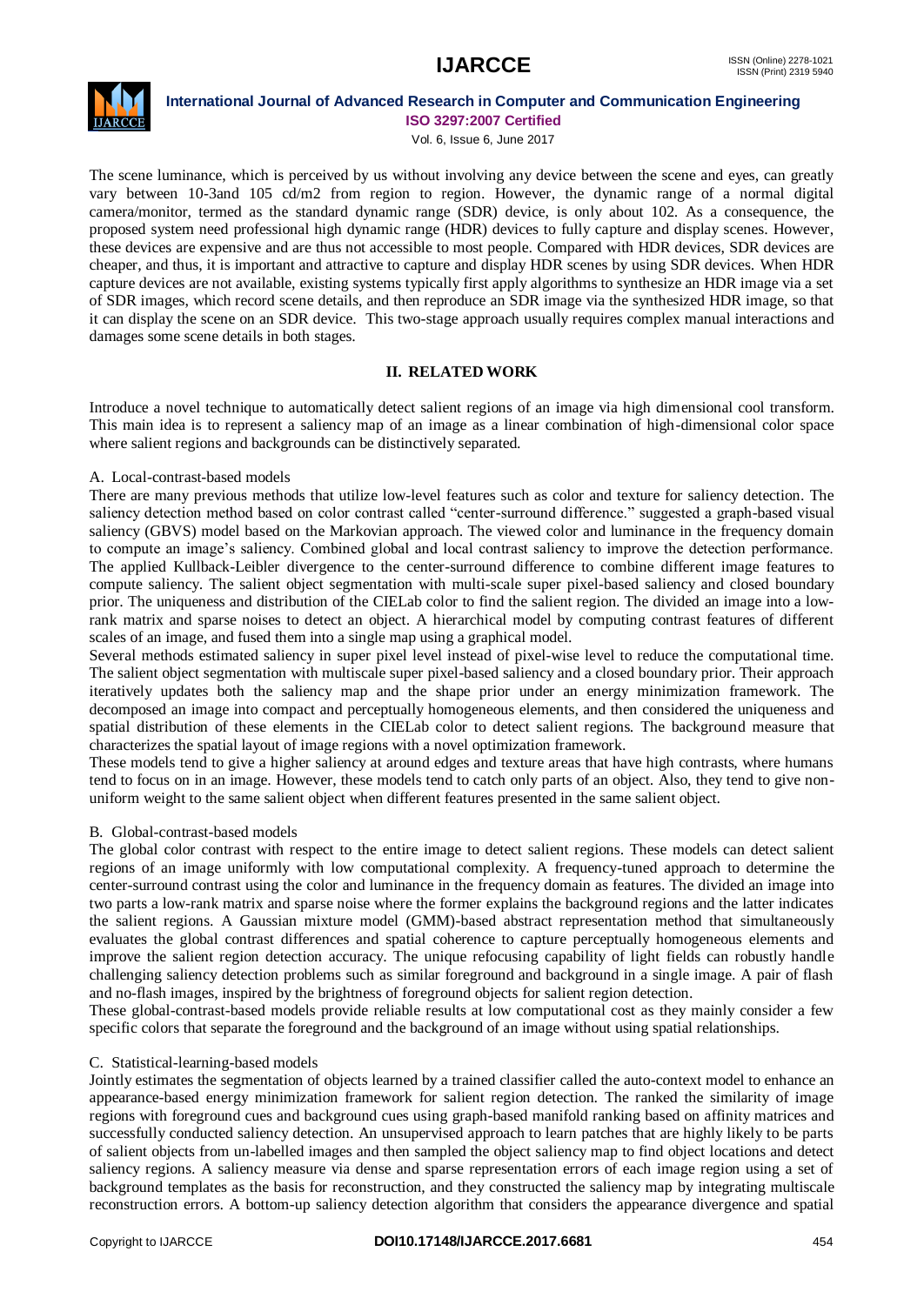

## **International Journal of Advanced Research in Computer and Communication Engineering**

**ISO 3297:2007 Certified**

Vol. 6, Issue 6, June 2017

distribution of salient objects and the background using the time property in an absorbing Markov chain. An optimal set of salient seeds obtained by learning a large margin formulation of the discriminant saliency principle.

These models are usually highly accurate and have a simple detection structure. However, they tend to require a lot of computational time. Therefore, super pixel-wise saliency detection is used to overcome the high computational complexity.

### **III.PROPOSED SYSTEM**

The proposed weak and strong saliency maps have complementary properties. The weak map is likely to detect fine details and to capture local structural information due to the contrast-based measure. In contrast, the strong map works well by focusing on global shapes for most images except the case when the test background samples have similarity with the positive training set or large differences compared to the negative training set, or vice versa for the test foreground sample. Then, regarding saliency computation as a regression problem, a multiple kernel boosting method based on support vector regression (MKB-SVR) is proposed to generate the complementary saliency map. Finally, an adaptive fusion method via learning a quality prediction model for saliency maps is proposed to effectively fuse the initial saliency map with the complementary saliency map and obtain the final saliency map with improvement on saliency detection performance. Experimental results on two public datasets with the state-of-the-art saliency models validate that the proposed method consistently improves the saliency detection performance of various saliency models.

The key contributions of MKB-SVR work are as follows:

- The propose a novel regional descriptor with the introduction of more effective features, the incorporation of local, global, and border context for computing regional contrast and the concatenation of regional self-information, regional variance, and regional contrast on the basis of each feature.
- The proposed regional descriptor is considerably different from those used in the previous works nd can better describe the region for saliency computation.
- Different from the BL method which also uses the multiple kernel boosting, it regards saliency computation as a regression problem and propose a novel multiple kernel boosting method based on support vector regression (MKB-SVR), which is consistent with multiple kernel learning for taking full advantage of multiple features via the definition of regression error and the update of sample weights.
- The propose an adaptive fusion method via learning a quality prediction model to obtain the fusion weights for initial saliency map and complementary saliency map and finally enable the proposed method to consistently improve the saliency detection performance of various saliency models.

#### A. Image Features

The image feature has been used extensively in vision tasks as the basic units to capture the local structural information. In this paper, we compute a fixed number of super pixels from an input image using the Simple Linear Iterative Clustering (SLIC) method. Three descriptors including the RGB, CIELab and Local Binary Pattern (LBP) features are used to describe each super pixel. The rationale to use two different color representations is based on empirical results were better detection performance is achieved when both are used, which can be found in the supplementary document. We consider the LBP features in a  $3 \times 3$  neighborhood of each pixel. Next, each pixel is assigned to a value between 0 and 58 in the uniform pattern. To construct an LBP histogram for each super pixel, i.e., a vector of 59 dimensions ( $\{hi\}$ , i = 1, 2, ...59, where hi is the value of the i-th bin in an LBP histogram).

#### B. Super pixel segmentation

The features from super pixels are effective and efficient for salient object detection. For an input image I, the first perform over-segmentation to form super pixels  $X = \{X_1, X_2, \ldots, X_N\}$ . The proposed system use the SLIC super pixel because of its low computational cost and high performance, and set the number of super pixels to  $N = 500$ . To build feature vectors for saliency detection, it combines multiple information that are commonly used in saliency detection. Here first concatenate the super pixels' x- and y-locations into feature vector. The location feature is used because humans tend to focus more on objects that are located around the center of an image. Then, it concatenates the color features, as this is one of the most important cues in the human visual system and certain colors tend to draw more attention than others. here compute the average pixel color and represent the color features using different color space representations. Next, concatenate histogram features as this is one of the most effective measurements for the saliency feature, as demonstrated. The histogram features of the  $i<sup>th</sup>$  super pixel  $D_{Hi}$  is measured using the chi-square distance between other super pixels' histograms. It is defined as

$$
D_{Hi} = \sum_{j=1}^{N} \sum_{k=1}^{b} \frac{(h_{ik} - h_{jk})^2}{(h_{ik} + h_{jk})}
$$
 (1)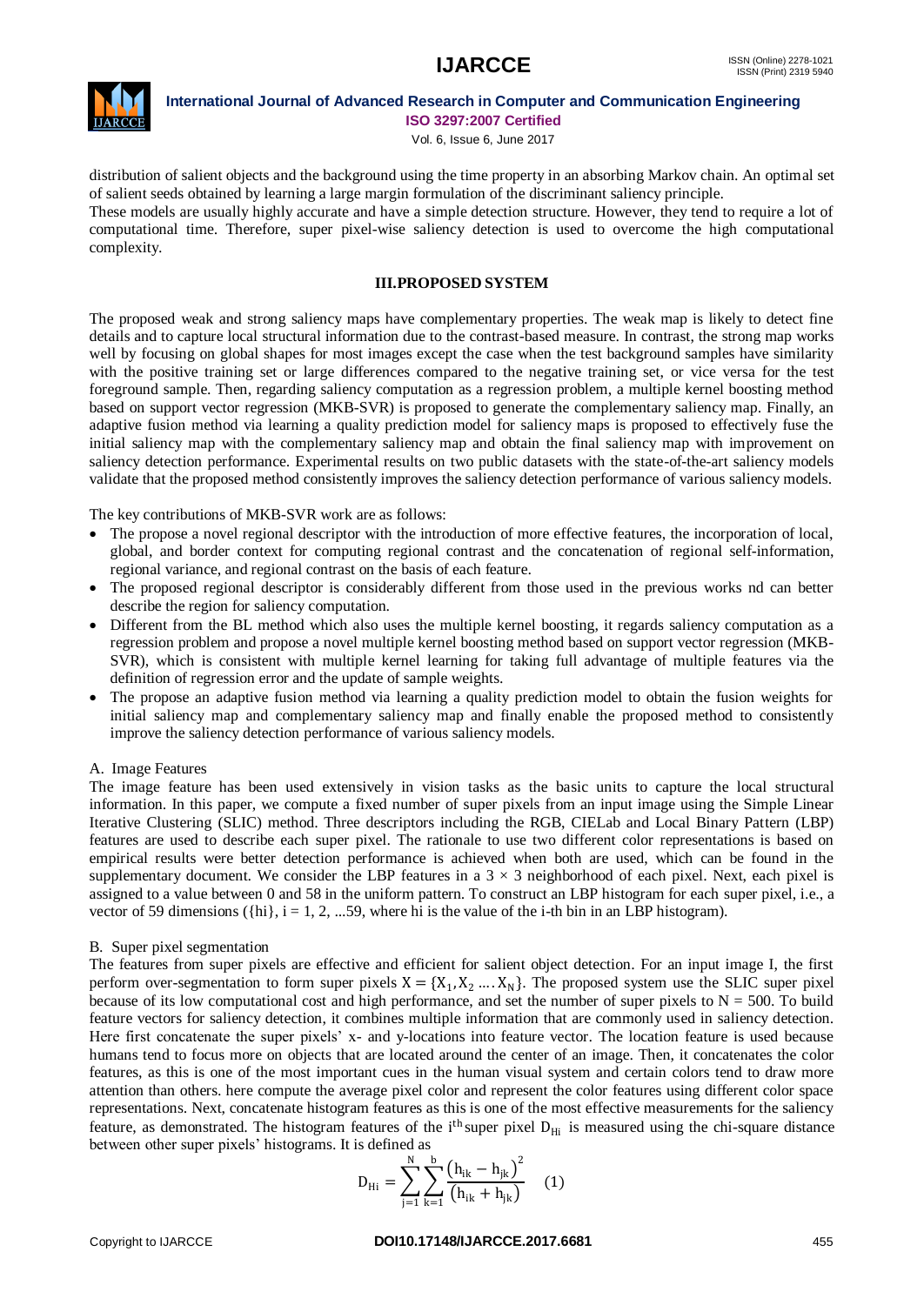

Vol. 6, Issue 6, June 2017

where b is the number of histogram bins. In this work, used eight bins for each histogram. The have also used the global contrast and local contrast as color features. The global contrast of the i<sup>th</sup> super pixel D<sub>Gi</sub> is given by

$$
D_{Gi} = \sum_{j=1}^{N} d(c_i, c_j) \quad (2)
$$

where  $d(c_i, c_j)$  denotes the Euclidean distance between the i<sup>th</sup> and the j<sup>th</sup> superpixels' color values,  $c_i$ , and  $c_j$ , respectively. It uses the RGB, CIELab, hue, and saturation of eight color channels to calculate the color contrast feature so that it has eight dimensions. The local contrast of the color features  $D_{Li}$  is defined as

$$
D_{Li} = \sum_{j=1}^{N} \omega_{i,j}^{p} d(c_{i}, c_{j})
$$
 (3)  

$$
\omega_{i,j}^{p} = \frac{1}{Z_{i}} \exp \left(-\frac{1}{2\sigma_{p}^{2}} ||P_{i} - P_{j}||_{2}^{2}\right)
$$
 (4)

where pi  $\in [0, 1] \times [0, 1]$  denotes the normalized position of the i<sup>th</sup> super pixel and  $Z_i$  is the normalization term. The weight function in Eq. (4) is widely used in many applications including spectral clustering. The adopt this function to give more weight to neighboring super pixels. In this experiment, here set  $\sigma_P^2 = 0.25$ . In addition to the global and local contrast, it further evaluates the element distribution by measuring the compactness of colors in terms of their spatial color variance.

#### C. Weak Saliency Model

The center-bias prior has been shown to be effective in salient object detection. Based on this assumption, we develop a method to construct a weak saliency model by exploiting the contrast between each region and the regions along the image border. However, existing contrast-based methods usually generate noisy results since low-level visual cues are limited. In this paper, we exploit the center-bias and dark channel priors to better estimate saliency maps. The dark channel prior is proposed for the image haze removal task. The main observation is that, for regions that do not cover the sky (e.g., ground or buildings), there exist some pixels with low intensity values in one of the RGB color channels. Thus, the minimum pixel intensity in any such region is low. The dark channel of image patches is mainly generated by colored or dark objects and shadows, which usually appear in the salient regions. The sky region of an image usually belongs to the background, which is just consistent with the dark channel property for the sky region. Therefore, it exploits the dark channel property to estimate saliency of pixels. In addition, for situations where the input image has dark background or bright foreground, it uses an adaptive weight computed based on the average value on the edge of dark channel map. In the proposed method, it defines the dark channel prior of an image on the pixel level. For a pixel p, the dark channel prior  $S_d(p)$  is computed by

$$
S_{d}(p) = 1 = \min_{q \in patch(p)} (min_{ch \in \{r,g,b\}}(I^{ch}(q))) \quad (5)
$$

where patch(p) is the  $5 \times 5$  image patch centered at p and Ich(q) is the color value of pixel q on the corresponding color channel ch. Note that all the color values are normalized into [0, 1]. We achieve pixel-level accuracy instead of the patch-level counterpart.

An input image is segmented into N super pixels,  $\{c_i\}$ ,  $i = 1, ... N$ . The regions along the image border are represented as  $\{n_j\}$ , j = 1, ... N<sub>B</sub>, where N<sub>B</sub> is the number of regions along the image border. We compute the dark channel prior for each region ci using  $\frac{1}{N_{ci}}\sum_{p \in c_i} s_d(p)$ , where  $n_{c_i}$  is the number of pixels within the region  $c_i$ . The coarse saliency value for the region ci is constructed by

$$
f_o(c_i) = g(c_i) \times s_d(c_i) \times \sum_{k \in \{F_1, F_2, F_3\}} \left( \frac{1}{N_B} \sum_{j=1}^{N_B} d_k(c_i, n_j) \right) \tag{6}
$$

where  $d_k(c_i, n_j)$  is the Euclidean distance between region ci and nj in the feature space that  $\kappa$  represents, i.e., the RGB  $(F_1)$ , CIELab  $(F_2)$  and LBP  $(F_3)$  texture features respectively. Note that all the distance values in each feature space are normalized into [0, 1]. In addition,  $g(c_i)$  is computed based on the center prior using the normalized spatial distance between the center of the super pixel ci and the image center. Thus, the saliency value of the region closer to the image center is assigned a higher weight. We generate a pixel-wise saliency map  $\mathcal{M}_0$ , where the saliency value of each super pixel is assigned to the contained pixels.

Given an input image, we construct an undirected graph  $G = (V, E, T)$ , where E is a set of undirected edges that connect the nodes V (pixels) while T is the set of the weights of nodes connected to the background and foreground terminals.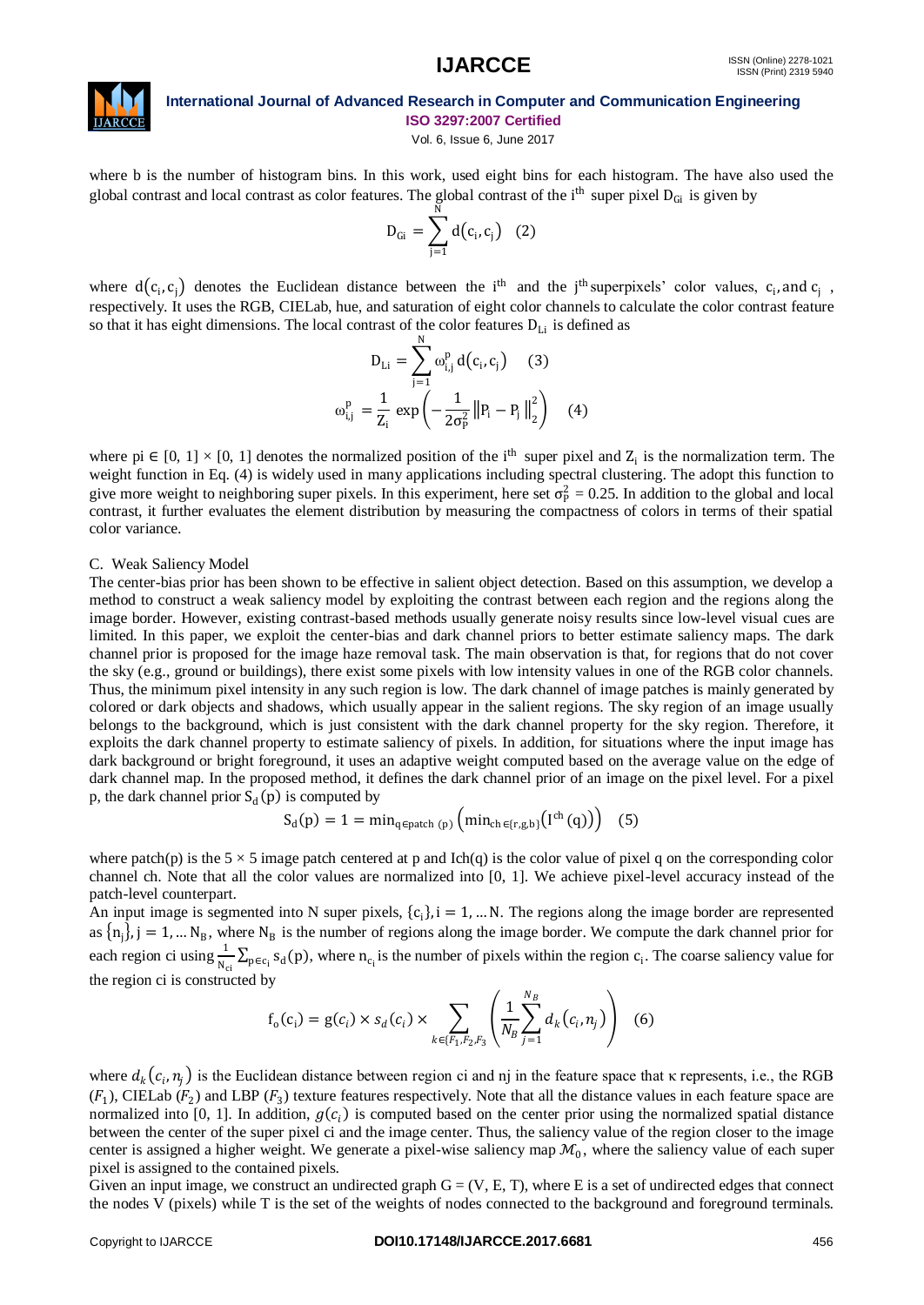

Vol. 6, Issue 6, June 2017

The weight of each node (pixel) p connected to the foreground terminal is assigned with the saliency value in the pixelwise map  $M_0$ . Thus, for each pixel p, the set T consists of two components, defined as  $\{T^f(p)\}\$ and  $\{T^b(p)\}$ , and is computed by

$$
T^{f}(p) = \mathcal{M}_{0}(p), T^{b}(p) = 1 - \mathcal{M}_{0}(p) \quad (7)
$$

where  $T^f(p)$  is the weight of pixel p connected to the foreground while  $T^b(p)$  is the weight to the background? The minimum cost cut generates a foreground mask  $\mathcal{M}_1$  using the Max-Flow method to measure the probability of each pixel being foreground. binary map which may contain noise in both foreground and background. Thus, we consider both the binary map  $\mathcal{M}_1$  and the map  $\mathcal{M}_0$  to construct the continuous and smoothed weak saliency map  $\mathcal{M}_w$  by

$$
\mathcal{M}_w = \frac{\mathcal{M}_0 + \mathcal{M}_1}{2} \quad (8)
$$

The training set for the strong classifier is selected from the weak saliency map. The compute the average saliency value for each super pixel and set two thresholds to generate the training set containing both positive and negative samples. The super pixels with saliency values larger than the high threshold are labeled as the positive samples with +1 while those with saliency values smaller than the low threshold as the negative samples labeled with −1.

#### D. Multiple Kernel Boosting with Strong Saliency Model

Support Vector Machine (SVM) is to determine the appropriate kernel for the given dataset. This problem is more complicated when the dataset contains thousands of diverse images with different properties. While numerous saliency detection methods based on various features have been proposed, it is still not clear how these features can be well integrated. To cope with these problems, we present a method similar to the Multiple Kernel Boosting (MKB) method to include multiple kernels of different features. The SVMs with different kernels as weak classifiers and then learn a strong classifier using the boosting method. Note that we restrict the learning process to each input image to avoid the heavy computational load of extracting features and learning kernels for a large amount of training data.

The MKB algorithm is a boosted Multiple Kernel Learning (MKL) method, which combines several SVMs of different kernels. For each image, we have the training samples  $\{r_i, l_i\}_{i=1}^H$  from the weak saliency map  $\mathcal{M}_w$  where  $r_i$  is the i-th sample,  $l_i$  represents the binary label of the sample and H indicates the number of the samples. The linear combination of kernels  $\{k_m\}_{m=1}^M$  is defined by

$$
K(r,r_i) = \sum_{m=1}^{M} \beta_m k_m(r,r_i), \sum_{m=1}^{M} \beta_m = 1, \beta_m \in \mathbb{R}_+ \quad (9)
$$

where  $\beta_m$  is the kernel weight and M denotes the number of the weak classifiers, and  $M = N_f \times N_k$ . Here,  $N_f$  is the number of the features and  $N_k$  indicates the number of the kernels. For different feature sets, the decision function is defined as a convex combination,

$$
Y(r) = \sum_{m=1}^{M} \beta_m \sum_{i=1}^{H} \alpha_i l_i k_m(r, r_i) + \bar{b} \quad (10)
$$

where  $\alpha_i$  is the Lagrange multiplier while  $\bar{b}$  is the bias in the standard SVM algorithm The parameters  $\{\alpha_i\}$ ,  $\{\beta_m\}$  and  $\overline{b}$  can be learned from a joint optimization process? The conventional function for the MKL method. The proposed boosting algorithm instead of the simple combination of multi-kernel SVMs in the MKL method. M

$$
Y(r) = \sum_{m=1}^{M} \beta_m (\alpha^{\mathrm{T}} k_m(r) + \overline{b}_m)
$$
 (11)

By setting the decision function of a multi-kernel SVM the parameters can be learned straightforwardly.

$$
y(r) = \sum_{j=1}^{J} \beta_j z_j(r) \quad (12)
$$

In order to compute the parameters  $\beta_j$ , it use the Adaboost method and the parameter J denotes the number of iterations of the boosting process. We consider each SVM as a weak classifier and the final strong classifier  $Y(r)$  is the weighted combination of all the weak classifiers.

Starting with uniform weights,  $\omega_1(i) = \frac{1}{n}$  $\frac{1}{H}$ , i = 1,2 ... H, for the SVM classifiers, we obtain a set of decision functions  ${z_m(r)}$ , m=1,2... M At the j-th iteration, we compute the classification error for each of the weak classifiers,

#### Copyright to IJARCCE **DOI10.17148/IJARCCE.2017.6681** <sup>457</sup>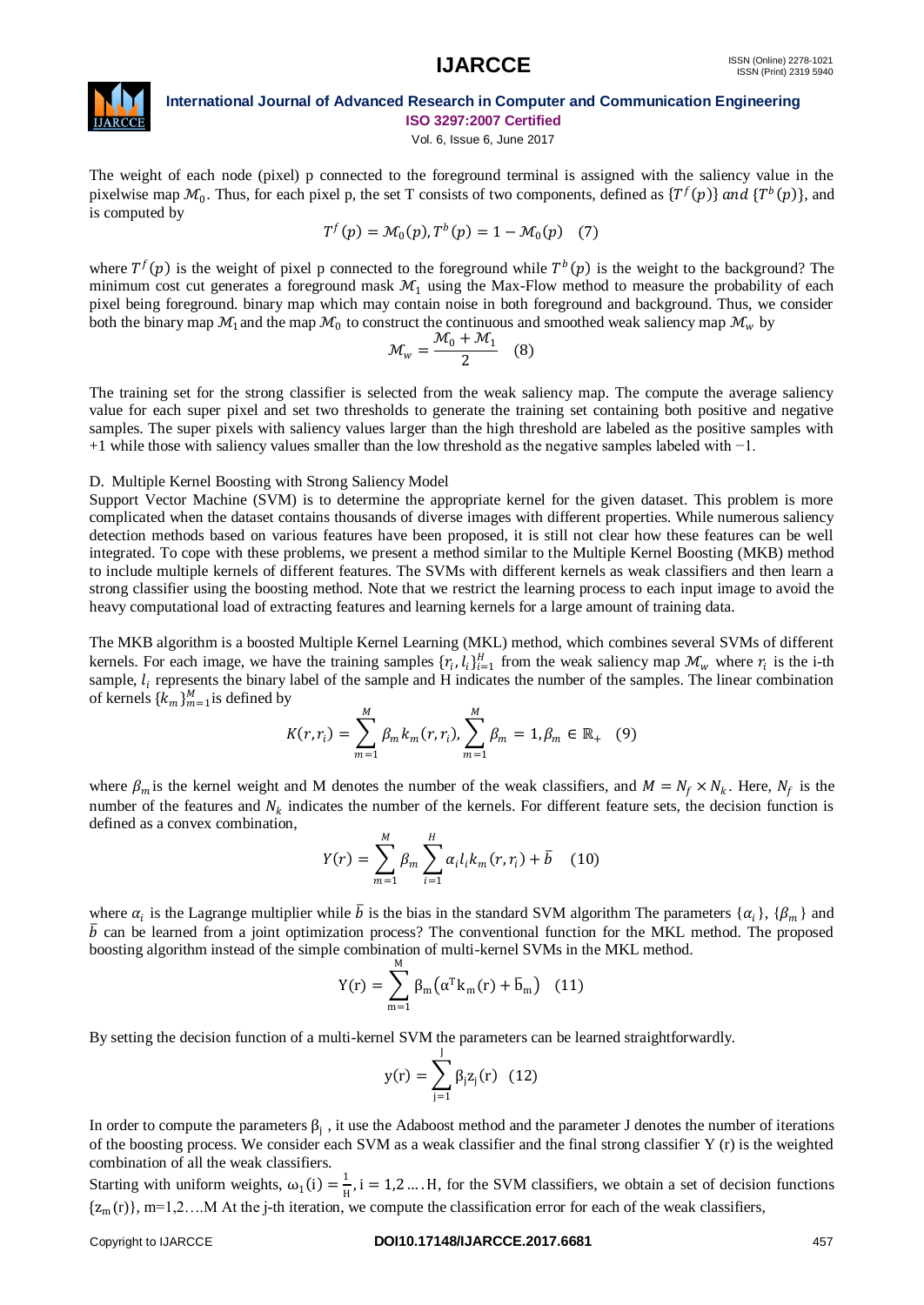

Vol. 6, Issue 6, June 2017

$$
\epsilon_{\rm m} = \frac{\sum_{i=1}^{H} \omega(i) |z_{\rm m}(r_i)| (\text{sgn}(-l_i z_{\rm m}(r_i)) + 1)/2}{\sum_{i=1}^{H} \omega(i) |z_{\rm m}(r_i)|} \quad (13)
$$

where sgn(x) is the sign function, which equals to 1 when  $x > 0$  and  $-1$  otherwise. In addition, update the weight using the following equation,

$$
\omega_{j+1}(i) = \frac{\omega_j(i)e^{-\beta_j l_1 z_j(r_i)}}{2\sqrt{\epsilon_i(\epsilon_j - 1)}} \quad (14)
$$

After J iterations, all the  $\beta_j$  and  $z_j(r_i)$  are computed and we have a boosted classifier as the saliency model learned directly from an input image. It applies this strong saliency model to the test samples (based on all the super pixels of an input image), and a pixel-wise saliency map is thus generated.

#### E. Adaptive Fusion

The proposed weak and strong saliency maps have complementary properties. The weak map is likely to detect fine details and to capture local structural information due to the contrast-based measure. In contrast, the strong map works well by focusing on global shapes for most images except the case when the test background samples have similarity with the positive training set or large differences compared to the negative training set, or vice versa for the test foreground sample. The fusion these two maps by a weighted

$$
\mathcal{M} = \sigma \mathcal{M}_s + (1 - \sigma) \mathcal{M}_w
$$
 (15)

where  $\sigma$  is a balance factor for the combination, and  $\sigma = 0.7$  to weigh the strong map more than the weak map, and M is the final saliency map via bootstrap learning.

#### **IV.EXPERIMENTAL RESULTS**

The experimental results of saliency detection methods including the proposed algorithms on six benchmark datasets. The ASD dataset, selected from a bigger image database, contains 100 images, and is labeled with pixel-wise ground truth. The THUS dataset consists of 100 images where all images are labeled with pixel-wise ground truth. The SOD dataset is composed of 300 images from the Berkeley segmentation dataset where each one is labeled with salient object boundaries, based on which the pixel level ground truth is built. Some of the images in the SOD dataset include more than one salient object. The SED2 dataset contains 100 images which are labeled with pixel-wise ground truth annotations. It is challenging due to the fact that every image has two salient objects. The Pascal-S dataset contains 850 images which are also labeled with pixel-wise ground truth.

1) Precision-Recall Evaluation: The precision is also called the positive predictive value, and it is defined as the ratio of the number of ground-truth pixels retrieved as a salient region to the total number of pixels retrieved as the salient region. The recall rate is also called the sensitivity, and it is defined as the ratio of the number of salient regions retrieved to the total number of ground-truth regions.

2) F-Measure Rate Evaluation: The second evaluation index is the F-measure rate. The F-measure combines the precision and the recall rate for a comprehensive evaluation.

The Precision and Recall (P-R) curve to evaluate all the methods. In addition, we measure the quality of the saliency maps using the F-Measure by adaptively setting a segmentation threshold for binary segmentation. The adaptive threshold is twice the average value of the whole saliency map. Each image is segmented with super pixels and masked out if the mean saliency values are lower than the adaptive threshold. The average precision and recall values are computed based on the generated binary masks and the ground truth while the F-Measure is computed by

$$
F_{\eta} = \frac{(1 + \eta^2) \times \text{Precision} \times \text{Recall}}{\eta^2 \times \text{Precision} \times \text{Recall}} \quad (16)
$$

and  $\eta^2$  is set to 0.3 to weigh precision more than recall.

The proposed weak saliency model may generate less accurate results than several state-of-the-art methods. The performance of the proposed bootstrap learning method hinges on the quality of the weak saliency model.

Figure 1 show the output of standard criteria for evaluating the salient region detection algorithm: precision-recall rate. The precision is also called the positive predictive value, and it is defined as the ratio of the number of ground-truth pixels retrieved as a salient region to the total number of pixels retrieved as the salient region. The recall rate is also called the sensitivity, and it is defined as the ratio of the number of salient regions retrieved to the total number of ground-truth regions. it uses two different approaches to examine the precision-recall rate.